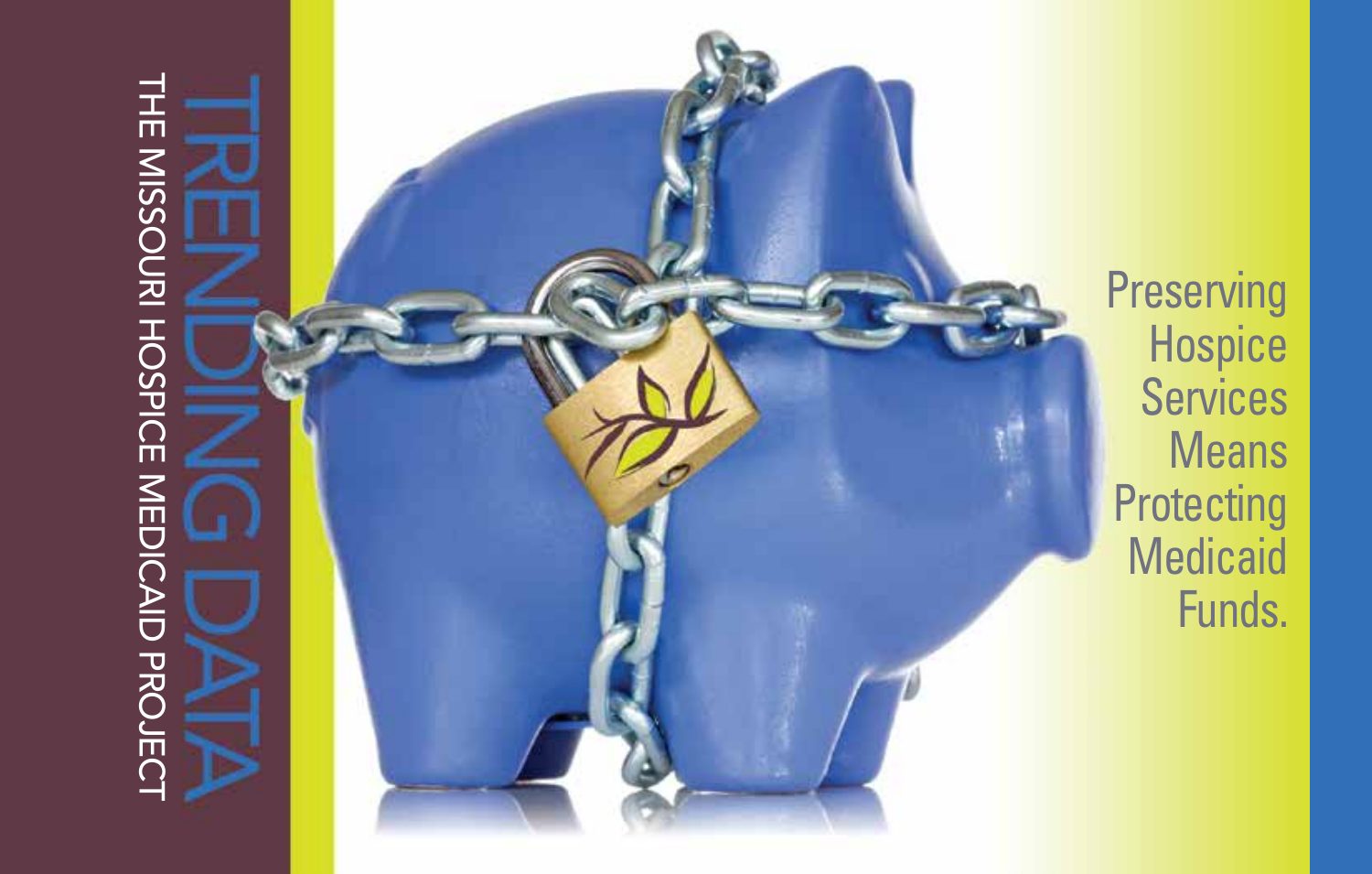# HOSPICE IS...

*Considered to be the model for quality, compassionate care for people facing a lifelimiting illness or injury, hospice care involves a team-oriented approach to expert medical care, pain management, and emotional and spiritual support expressly tailored to the patient's needs and wishes. Support is provided to the patient's loved ones as well.*

 – National Hospice & Palliative Care Organization. www.nhpco.org/about/hospice-care



#### Preserving Hospice Services Means Protecting Medicaid Funds

The Missouri Department of Social Services approved a research study submitted by the Missouri Hospice & Palliative Care Association (MHPCA) in 2013 to explore potential cost savings of hospice services associated with end-of-life services within the Missouri Medicaid program. This project was completed, in part, by funding from The Missouri Foundation for Health. Part One of this project included an analysis of Missouri Medicaid 2011 files and was completed in 2014. Part Two of this project replicates the previous analysis using Missouri Medicaid 2012 files to demonstrate two-year trends.

#### **Missouri Medicaid provided MHPCA the following information for this study:**

| <b>FILES</b>                                                                                                                                                                                   | 2011 Files                                                                                             | 2012 Files                                                                                             |
|------------------------------------------------------------------------------------------------------------------------------------------------------------------------------------------------|--------------------------------------------------------------------------------------------------------|--------------------------------------------------------------------------------------------------------|
| <b>ELIGIBILITY FILE</b> – including all Medicaid records for Recipients<br>who died in 2011 & 2012, regardless of whether or not the<br>Recipient was receiving Medicaid on the date of death. | <b>22,687 records:</b> $N = 1,258$<br>Recipients died while under the<br>care of a healthcare provider | <b>23,131 records:</b> $N = 1,483$<br>Recipients died while under the<br>care of a healthcare provider |
| <b>CLAIMS FILE</b> – including records of all general hospital,<br>nursing facility, home health agency, rural health clinic,<br>and hospice claims for deceased Recipients in 2011 & 2012.    | 789,511 records                                                                                        | 928,985 records                                                                                        |

Hospice is a benefit that is currently part of the "optional" services in State Medicaid Programs. During this time of constrained budgets, Medicaid programs are asking whether certain services are worth maintaining in their benefit package. *Most states have determined that hospice should remain a part of their states' Medicaid program.* However, two states have recently decided to curtail Medicaid Hospice services – Oklahoma opted to stop covering hospice in 2010 and Michigan eliminated the inpatient portion of its benefit in September,  $2013^{1.2}$ . Additionally, several states have recently considered eliminating the Medicaid Hospice benefit, including AL, IL, LA, NC, SC, and WA. Given budget constraints in the state and the desire to increase patient benefit per dollar spent, Missouri is right to ask a basic question: what are the benefits and costs of maintaining hospice as a part of its Medicaid benefit package?Missouri is right to ask a basic question: what are the benefits and costs of maintaining hospice as a part of its Medicaid benefit package? <sup>1</sup>The Henry J. Kaiser Family Foundation Website: http://kff.org/medicaid/state-indicator/hospice-care/, accessed 11/12/13. <sup>2</sup>Detroit New Website: http://www.detroitnews.com/article/20130930/BIZ/309300108, accessed 11/12/13.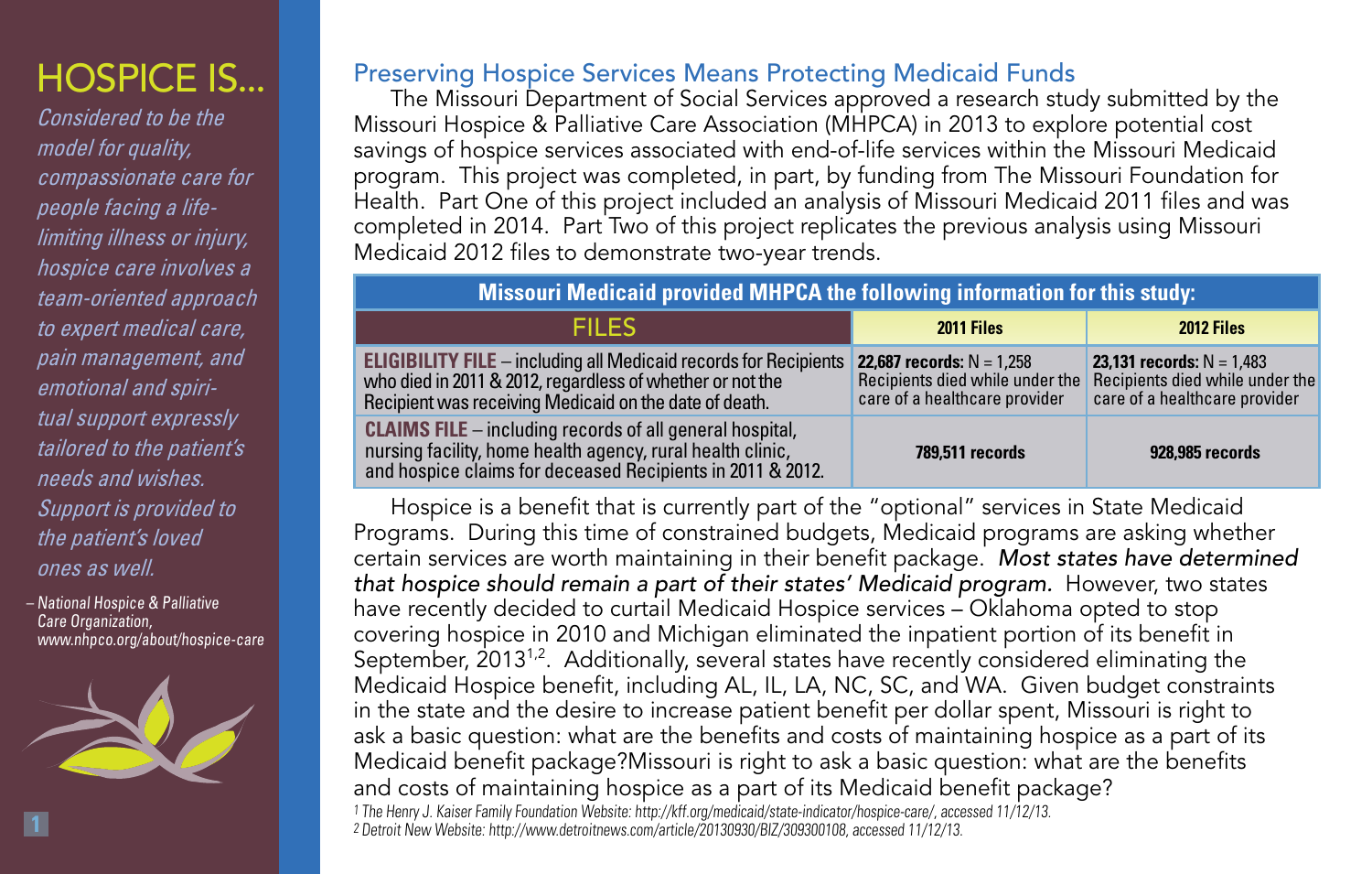### Missourians Choosing Hospice Cost Medicaid Less Than They Otherwise Would

Missouri had 1,202,060 Medicaid Recipients and spent a total of \$6.2 Billion on Medicaid payments in 2010, including  $\$$ 72.9 Million on Medicaid Hospice. $^3$  Missouri's overall Medicaid expenditures from 2009-2010 is higher than the national  $\overline{ }$ average (7.4% vs. 4.0%, respectively) while our spending on hospice is lower (5.4% vs. 4.8%, respectively).

An analysis of 2011-2012 Missouri Medicaid data shows that hospice actually reduces spending for Medicaid beneficiaries near death as compared to what it would have been without hospice.



 41% Lower Costs • Mean costs for hospice users: \$4,805<br>• Mean costs for those dying in a hospital: \$8,318

An analysis of Missouri Medicaid recipient total healthcare costs in 2011 showed that those dying while under the care of hospice had mean Medicaid costs of \$4,805 compared to those dying while under the care of a hospital with mean Medicaid costs of \$8,318. This demonstrates total Medicaid healthcare costs 42% lower<sup>4</sup> for recipients dying while under the care of hospice. These findings were replicated in 2012, when mean Medicaid costs for recipients dying under the care of hospice were \$4,882 compared to \$8,249 for recipients dying while under the care of a hospital – a 41% savings to Medicaid<sup>5</sup>.

It is important to keep in mind that the costs of both of these groups were relatively high because Medicaid was responsible for the care of seriously ill Missourians who were dying. Accounting for the fact that those dying in hospice were older (age 81) than those who died in the hospital (age 66), then the cost savings that accrued to Missouri's Medicaid program due to hospice as compared to a hospital death would be even larger (as demonstrated in the Methods section)National research has confirmed cost savings associated with hospice, again as compared to what costs would have been had an individual who subsequently died did not choose to use this service  $2003<sup>6,7</sup>$  and found hospice saves Medicaid – \$282 Million per year nationally.

*Missouri is right to ask a basic question:* 

*What are the benefits and costs of maintaining hospice as a part of its Medicaid benefit package?*

<sup>3</sup>Centers for Medicare & Medicaid Services Website: http://www.cms.gov/Research-Statistics-Data-and-Systems/Computer-Data-and-Systems/MedicaidDataSourcesGenInfo/MSIS-Mart-Home.html, accessed 11/12/13. <sup>4</sup>Calculation: \$8,318 - \$4,805 = \$3,513; \$3,513 / \$8,318 = 42.2%.

<sup>5</sup>Calculation: \$8,249 - \$4,882 = \$3,367; \$3,367 / \$8,249 = 40.8%.

<sup>6</sup>Milliman USA, "Value of Hospice Benefit to Medicaid Programs", 5/2/2003.

<sup>7</sup>Pyenson B, et. al, "Medicare Cost in Matched Hospice and Non-Hospice Cohorts"; Journal of Pain & Symptom Management, 2004: 28:3, 200-210.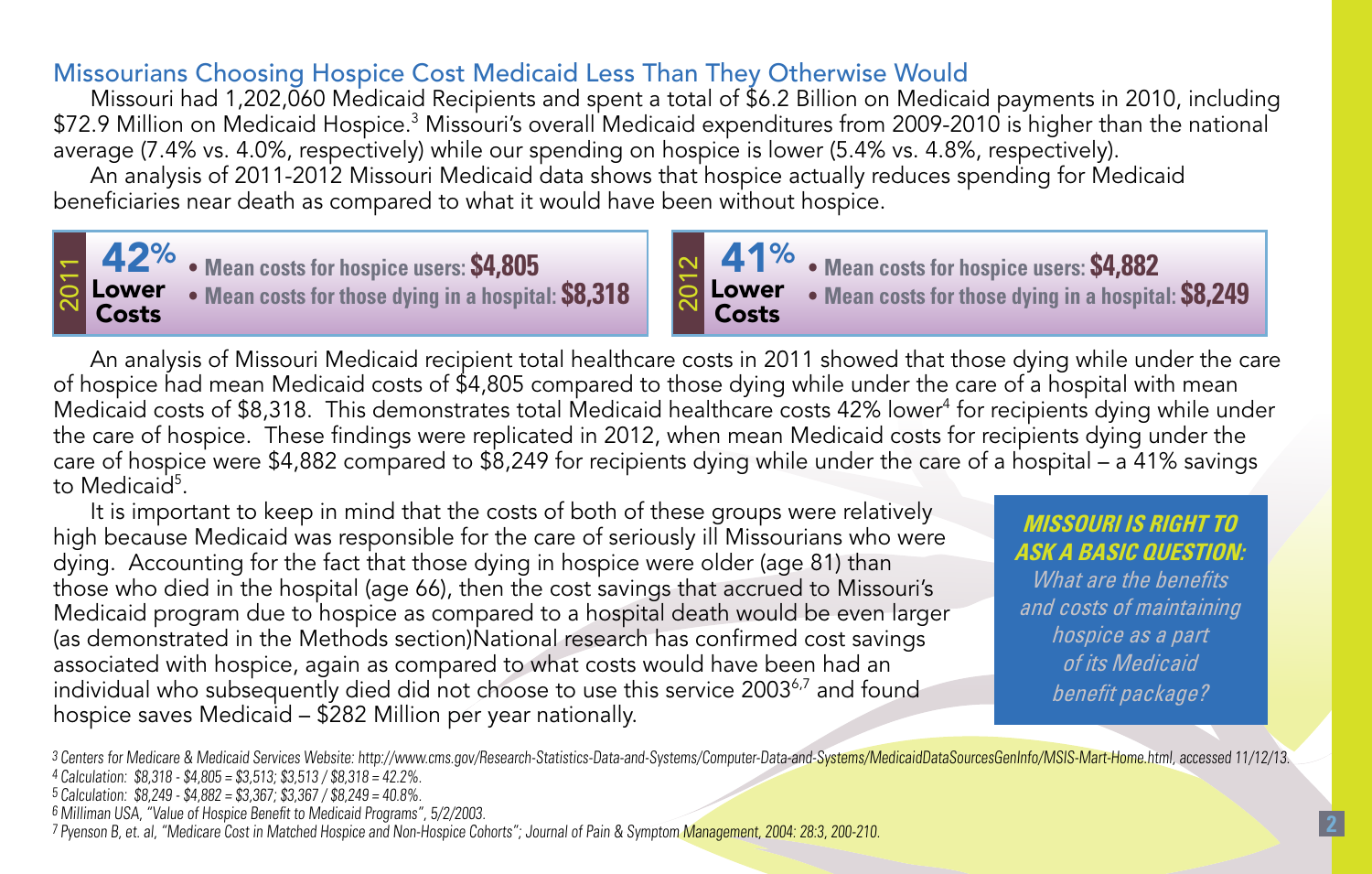**The** *most important question to answer is not how much Medicaid spent on hospice, but rather how spending on persons who choose to use hospice would differs from those not choosing hospice.*



Also important, Medicaid pays for a much broader array of services for the elderly and terminally ill than does the Medicare program. For example, whereas

Medicare pays for very little nursing home care, Medicaid pays for a great deal of it. In fact, when a Medicaid recipient receives hospice services in a nursing home, most state Medicaid programs pay hospice the nursing home Room & Board and the hospice passes this payment through to the nursing home – i.e., while these Room & Board payments are accrued to hospice, it is not revenue realized by



#### Conclusions:

A key issue for Missouri's Medicaid program is to look closely at recipients with advanced, life limiting illnesses and disabilities, and seek to make hospice care available as early as is legitimately allowed by the program (patients must be believed to be in their last 6 months of life to access the hospice benefit). This study demonstrates significant cost savings to Missouri's Medicaid program (over 40% across 2011-2012). Seeking to expand such care to a broader group of Medicaid patients who are approaching death could both reduce the cost to Medicaid, as well as improve quality of life for patients.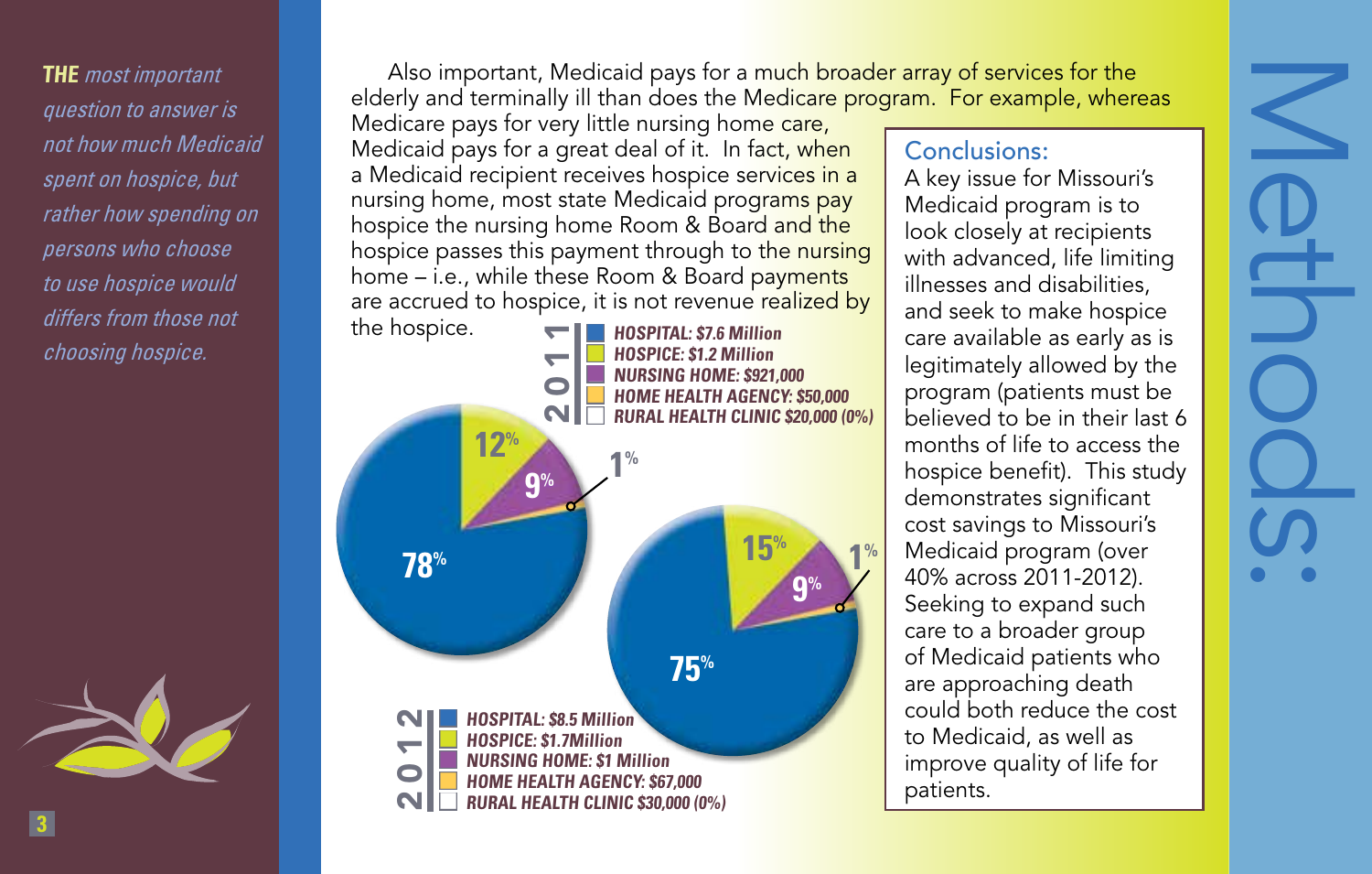Missouri Medicaid provided MHPCA with a 2011 Eligibility File including 22,687 records accounting for all Medicaid Recipients who died in 2011, regardless of whether or not the Recipient was receiving Medicaid on the date of death. Additionally, Missouri Medicaid provided a 2011 Claims File including 789,511 records of all 2011 general hospital, nursing facility, home health agency, rural health clinic, and hospice claims for deceased Recipients. Therefore, outpatient and other charges are not represented in these results. The Eligibility File included Eligibility Start and Stop Dates (month and year). The Claims File included First and Last Dates of Service, Date of Birth, and Date of Death (year). Therefore, when matching the Claims and Eligibility Files, MHPCA could match dates based on year only. In order to examine trends across a two-year period, Missouri Medicaid also provided MHPCA with a 2012 Eligibility File including 23,131 records accounting for all Medicaid Recipients who died in 2012, and a similar 2012 Claims File including 925,985 records.

# 2011-2012 Results: Combining the Eligibility and Claims Files, and limiting the database to include only those active Medicaid Recipients during the year of death, MHPCA found:

#### Of the 22,687 Total Recipients:

- 14,080 (62%) were included in the analysis
- 8,415 (37%) were excluded because they had no 2011 claims
- 192 (1%) were excluded because their Eligibility Stop Date was prior to 2011

#### Of the 789,511 Claims:

- 782,009 (99%) were included in the analysis
- 7,502 (1%) were excluded because their Eligibility Stop Date was prior to 2011

#### Of the 782,009 eligible claims, provider types included: Of the 925,929 eligible claims, provider types included:

- 532,099 (68%) General Hospital
- 195,707 (25%) Nursing Home
- 24,487 (3%) Hospice
- 18.517 (2%) Rural Health Clinic
- 11,199 (1%) Home Health Agency

#### Of the 23,131 Total Recipients:

- 14,440 (62%) were included in the analysis
- 8,688 (38%) were excluded because they had no 2012 claims
- 3 (0%) were excluded because their Eligibility Stop Date was prior to 2012

#### Of the the 925,985 Claims:

- 925,929 (99%) were included in the analysis
- 56 (0%) were excluded because their Eligibility Stop Date was prior to 2012

## • 624,809 (68%) General Hospital

- 230.137 (25%) Nursing Home
- 40,543 (4%) Hospice
- 18,860 (2%) Rural Health Clinic
- 11,580 (1%) Home Health Agency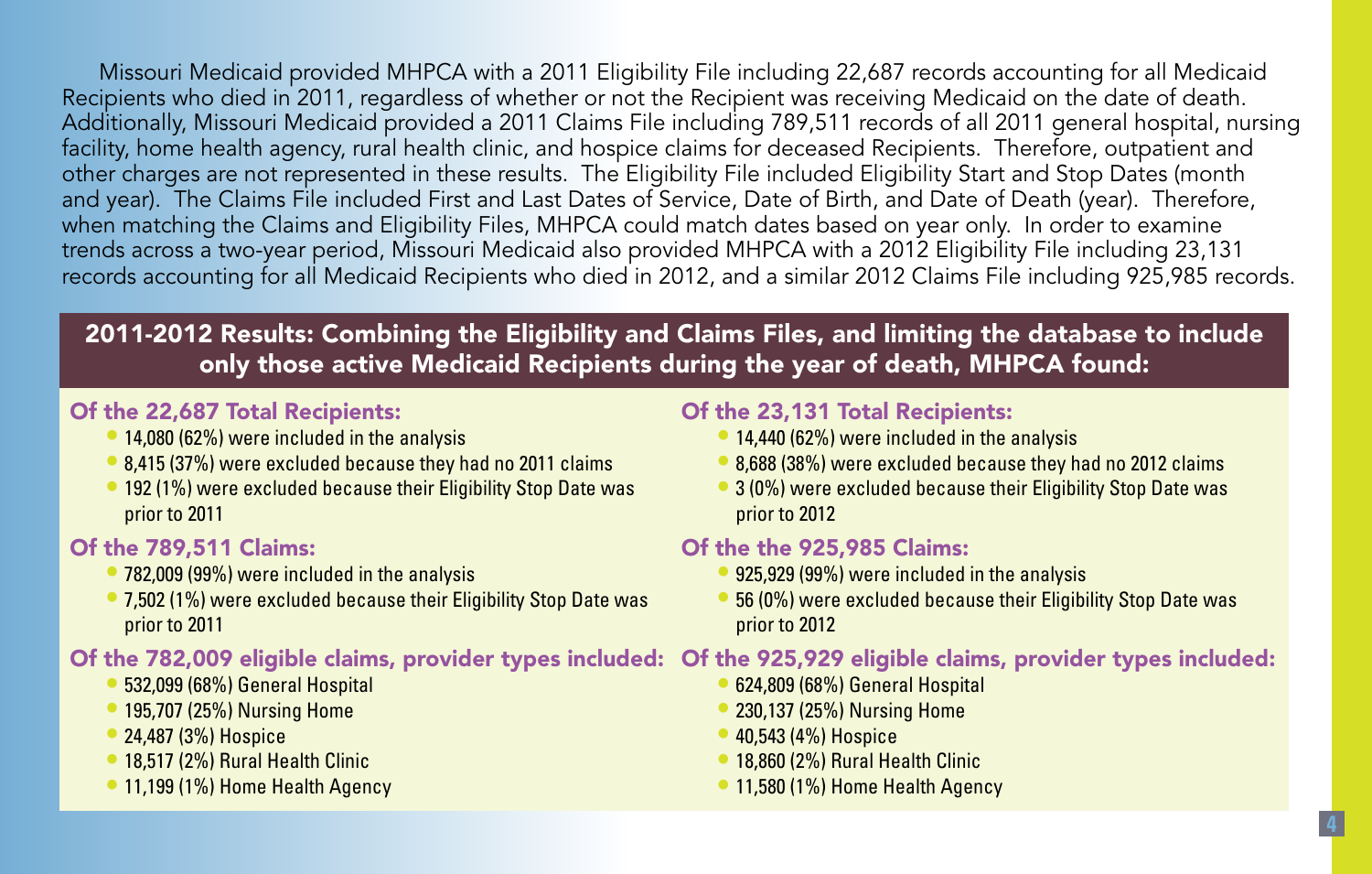The purpose of this study is to examine healthcare costs associated with end-of-life care, therefore Missouri Medicaid records were limited to Recipients who died while under the service of a healthcare provider.



When examining all eligible Recipient demographics (Tables 2A and 2B), Recipients dying in hospice were older with less racial diversity compared to Recipients dying in the hospital. International Classification of Diseases, Revision 9 (ICD-9) categories were used to identify disease categories for the primary diagnosis field in claims (Tables 3A and 3B). Recipients dying in hospice had higher percentages of cancer, ill-defined conditions, and nervous system diagnoses – and lower percentages of circulatory system and "all other" diagnoses – compared to Recipients dying in the hospital. All general hospital, nursing home, hospice, rural health clinic, and home health agency claim payments were totaled and reported by provider type based on whether the Recipient died in the hospital or hospice setting (Tables 4A and 4B). Mean Medicaid payments per Recipient were calculated (Tables 5A and 5B). In 2011, mean



Missouri Medicaid payments across all these provider groups for Missouri Medicaid Recipients averaged \$4,805 compared to \$8,318 for Recipients dying in the hospital *– therefore 2011 Recipients dying in hospice had 42% lower mean payments compared to Recipients dying in the hospital.* This trend was replicated in 2012, where mean Missouri Medicaid payments across all these provider groups for Missouri Medicaid Recipients averaged \$4,882 compared to \$8,249 for Recipients dying in the hospital *– therefore 2012 Recipients dying in hospice had 41% lower mean payments compared to Recipients dying in the hospital.*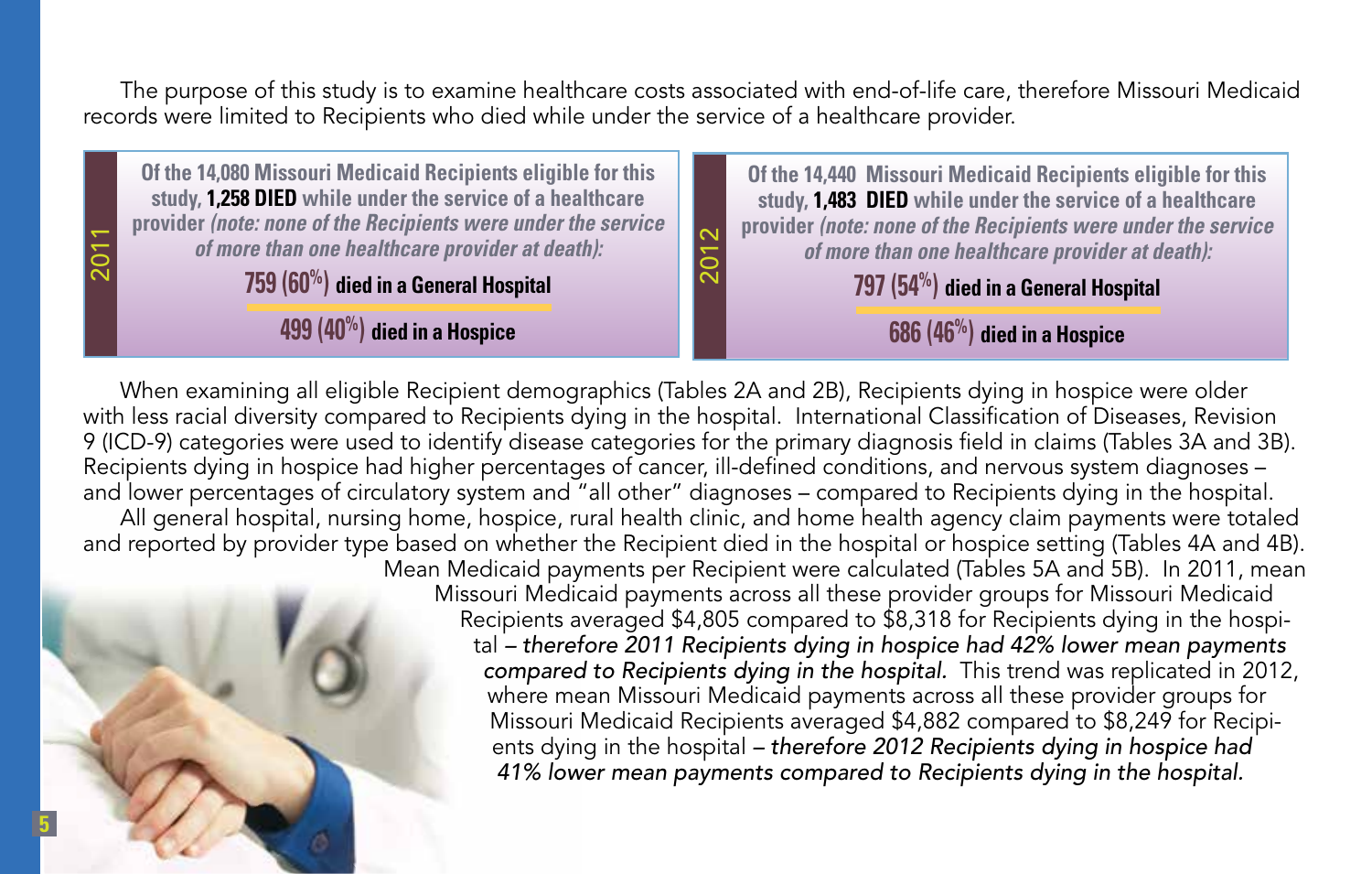|                                                   |                                     |                                     |                                     |  |                                      | 2011 - All Eligible Recipient Demographics:     |                                                     |                                                     |                                     |                                    |                                      |  |
|---------------------------------------------------|-------------------------------------|-------------------------------------|-------------------------------------|--|--------------------------------------|-------------------------------------------------|-----------------------------------------------------|-----------------------------------------------------|-------------------------------------|------------------------------------|--------------------------------------|--|
| Table 2A:                                         | Age                                 |                                     | <b>Sex</b>                          |  | Race                                 |                                                 |                                                     |                                                     | <b>Medical Eligibility Code</b>     |                                    |                                      |  |
|                                                   | (Mean Years)                        | <b>Female</b>                       | <b>Male</b>                         |  | <b>White</b>                         | <b>Black &amp; Other</b>                        |                                                     | <b>Permanently &amp;</b><br><b>Totally Disabled</b> | <b>Old Age</b><br><b>Assistance</b> |                                    | <b>All Other</b>                     |  |
| <b>HOSPITAL</b><br><b>HOSPICE</b><br><b>TOTAL</b> | 48<br>75<br>59                      | 362 (48%)<br>325 (65%)<br>687 (55%) | 397 (52%)<br>174 (35%)<br>571 (45%) |  | 517 (68%)<br>425 (85%)<br>942 (75%)  | 242 (32%)<br>74 (15%)<br>316 (25%)              | 607 (80%)<br>155 (31%)<br>762 (61%)                 |                                                     | 52(7%)<br>294 (59%)<br>346 (28%)    |                                    | 100 (13%)<br>$50(10\%)$<br>150 (12%) |  |
|                                                   |                                     | <b>Sex</b>                          |                                     |  |                                      | 2012 - All Eligible Recipient Demographics:     |                                                     |                                                     |                                     |                                    |                                      |  |
| Table 2B:                                         | Age                                 |                                     |                                     |  | Race                                 |                                                 |                                                     |                                                     | <b>Medical Eligibility Code</b>     |                                    |                                      |  |
|                                                   | (Mean Years)                        | <b>Female</b>                       | <b>Male</b>                         |  | <b>White</b>                         | <b>Black &amp; Other</b>                        | <b>Permanently &amp;</b><br><b>Totally Disabled</b> |                                                     | <b>Old Age</b><br><b>Assistance</b> |                                    | <b>All Other</b>                     |  |
| <b>HOSPITAL</b><br><b>HOSPICE</b><br><b>TOTAL</b> | 48<br>74<br>60                      | 344 (43%)<br>431 (63%)<br>775 (52%) | 453 (57%)<br>255 (37%)<br>708 (48%) |  | 538 (68%)<br>597 (87%)<br>1,135(77%) | 259 (32%)<br>89 (13%)<br>348 (23%)              |                                                     | 441 (55%)<br>236 (34%)<br>677 (46%)                 | $18(2\%)$<br>343 (50%)<br>361 (24%) |                                    | 338 (42%)<br>107 (16%)<br>445 (30%)  |  |
|                                                   |                                     |                                     |                                     |  |                                      | 2011 - All Eligible Recipient Diagnoses Groups: |                                                     |                                                     |                                     |                                    |                                      |  |
| Table 3A:                                         | <b>Circulatory System</b>           |                                     | <b>Cancer</b>                       |  | <b>Respiratory System</b>            | <b>III-Defined Conditions</b>                   |                                                     |                                                     | <b>Nervous System</b>               |                                    | <b>All Other</b>                     |  |
| <b>HOSPITAL</b><br><b>HOSPICE</b><br><b>TOTAL</b> | 274 (36%)<br>89 (18%)<br>363 (29%)  |                                     | 79 (10%)<br>101 (20%)<br>180 (14%)  |  | 83 (11%)<br>62(12%)<br>145 (12%)     | $18(2\%)$<br>61(12%)<br>79 (6%)                 |                                                     | 58 (12%)                                            | $12(2\%)$<br>70(6%)                 |                                    | 293 (39%)<br>128 (26%)<br>421 (33%)  |  |
| Table 3B:                                         |                                     |                                     |                                     |  |                                      | 2012 - All Eligible Recipient Diagnoses Groups: |                                                     |                                                     |                                     |                                    |                                      |  |
|                                                   | <b>Circulatory System</b>           |                                     | <b>Cancer</b>                       |  | <b>Respiratory System</b>            | <b>III-Defined Conditions</b>                   |                                                     |                                                     | <b>Nervous System</b>               |                                    | <b>All Other</b>                     |  |
| <b>HOSPITAL</b><br><b>HOSPICE</b><br><b>TOTAL</b> | 271 (34%)<br>102 (15%)<br>373 (25%) |                                     | 85 (11%)<br>151 (22%)<br>236 (16%)  |  | 84 (11%)<br>58 (8%)<br>142 (10%)     | $7(1\%)$<br>87 (13%)<br>94(6%)                  | 33(4%)<br>73 (11%)<br>106 (7%)                      |                                                     |                                     | 317 (40%)<br>215(31%)<br>532 (36%) |                                      |  |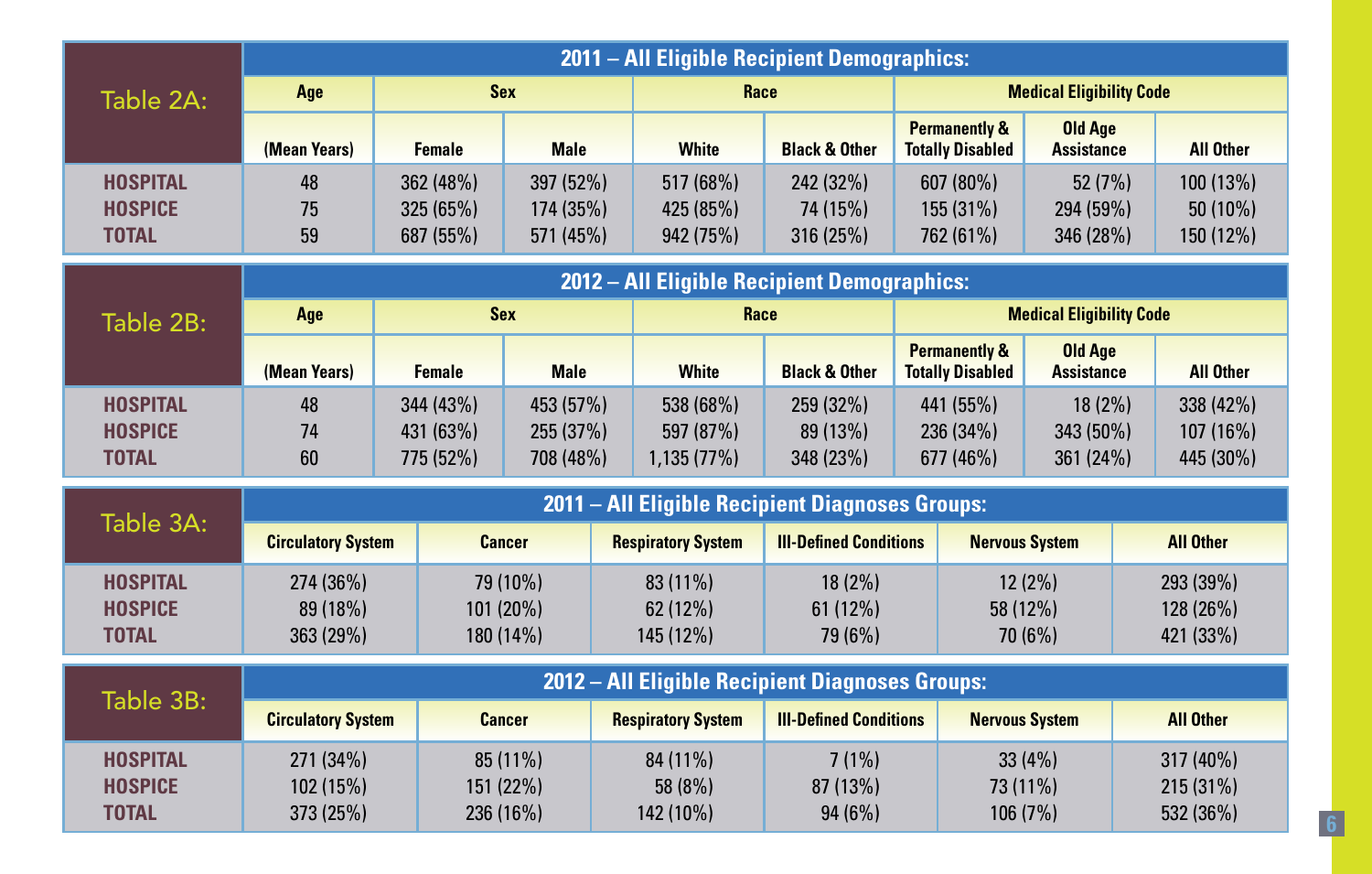|                 |     | 2011 – All Claim Payments by Provider Types: |             |                              |             |            |     |                         |             |     |             |                                     |                                    |             |            |  |
|-----------------|-----|----------------------------------------------|-------------|------------------------------|-------------|------------|-----|-------------------------|-------------|-----|-------------|-------------------------------------|------------------------------------|-------------|------------|--|
| Table 4A: I     |     | <b>Hospital Payments</b>                     |             | <b>Nursing Home Payments</b> |             |            |     | <b>Hospice Payments</b> |             |     |             | <b>Rural Health Clinic Payments</b> | <b>Home Health Agency Payments</b> |             |            |  |
|                 | N   | <b>Mean</b>                                  | <b>Sum</b>  | N                            | <b>Mean</b> | <b>Sum</b> | N   | <b>Mean</b>             | <b>Sum</b>  | N   | <b>Mean</b> | <b>Sum</b>                          | N                                  | <b>Mean</b> | <b>Sum</b> |  |
| <b>HOSPITAL</b> | 759 | \$8,251                                      | \$6,262,636 | 93                           | \$2,620     | \$243,619  | 21  | \$2,392                 | \$50.242    | 116 | \$117       | \$13.515                            | 118                                | \$340       | \$40,129   |  |
| <b>HOSPICE</b>  | 238 | \$5,720                                      | \$1,361,364 | 273                          | \$2,482     | \$677,571  | 495 | \$2,328                 | \$1,152,331 | 72  | \$87        | \$6,248                             | 23                                 | \$414       | \$9,529    |  |
| <b>TOTAL</b>    | 997 | \$7.647                                      | \$7,624,001 | 366                          | \$1,517     | \$921,190  | 516 | \$2,331                 | \$1,202,573 | 188 | \$105       | \$19,763                            | 141                                | \$352       | \$49,658   |  |

|                 |  |       | 2012 – All Claim Payments by Provider Types: |             |                              |             |             |                         |             |             |                                     |             |            |     |                                    |            |  |  |
|-----------------|--|-------|----------------------------------------------|-------------|------------------------------|-------------|-------------|-------------------------|-------------|-------------|-------------------------------------|-------------|------------|-----|------------------------------------|------------|--|--|
| Table 4B:       |  |       | <b>Hospital Payments</b>                     |             | <b>Nursing Home Payments</b> |             |             | <b>Hospice Payments</b> |             |             | <b>Rural Health Clinic Payments</b> |             |            |     | <b>Home Health Agency Payments</b> |            |  |  |
|                 |  | N     | <b>Mean</b>                                  | <b>Sum</b>  | N                            | <b>Mean</b> | <b>Sum</b>  | N                       | <b>Mean</b> | <b>Sum</b>  | N                                   | <b>Mean</b> | <b>Sum</b> |     | <b>Mean</b>                        | <b>Sum</b> |  |  |
| <b>HOSPITAL</b> |  | 797   | \$8,202                                      | \$6,537,081 | 88                           | \$2.175     | \$191,399   | 29                      | \$2,364     | \$68,547    | 119                                 | \$120       | \$14,282   | 112 | \$418                              | \$46.852   |  |  |
| <b>HOSPICE</b>  |  | 345   | \$5,546                                      | \$1,913,355 | 365                          | \$2,408     | \$878,770   | 673                     | \$2,394     | \$1,611,454 | 187                                 | \$84        | \$15,741   | 53  | \$389                              | \$20,604   |  |  |
| <b>TOTAL</b>    |  | 1.142 | \$7,400                                      | \$8,450,436 | 453                          | \$2,362     | \$1,070,169 | 702                     | \$2,393     | \$1,680,002 | 306                                 | \$98        | \$30,023   | 165 | \$409                              | \$67,456   |  |  |



| Table 5A:       |       |                       | 2011 - All Claim Payments -<br><b>Mean Payments per Recipient:</b> | Table 5B:       | $2012 - All Claim Payments - 1$<br><b>Mean Payments per Recipient:</b> |                       |             |  |  |  |
|-----------------|-------|-----------------------|--------------------------------------------------------------------|-----------------|------------------------------------------------------------------------|-----------------------|-------------|--|--|--|
|                 |       | <b>Total Payments</b> |                                                                    |                 |                                                                        | <b>Total Payments</b> |             |  |  |  |
|                 | N     | <b>Mean</b>           | <b>Sum</b>                                                         |                 | N                                                                      | <b>Mean</b>           | <b>Sum</b>  |  |  |  |
| <b>HOSPITAL</b> | 759   | \$8,318               | \$6,313,093                                                        | <b>HOSPITAL</b> | 797                                                                    | \$8,249               | \$6,574,647 |  |  |  |
| <b>HOSPICE</b>  | 499   | \$4,805               | \$2,397,879                                                        | <b>HOSPICE</b>  | 686                                                                    | \$4,882               | \$3,348,935 |  |  |  |
| <b>TOTAL</b>    | 1.258 | \$6,924               | \$8,710,972                                                        | <b>TOTAL</b>    | 1,483                                                                  | \$6,692               | \$9,923,582 |  |  |  |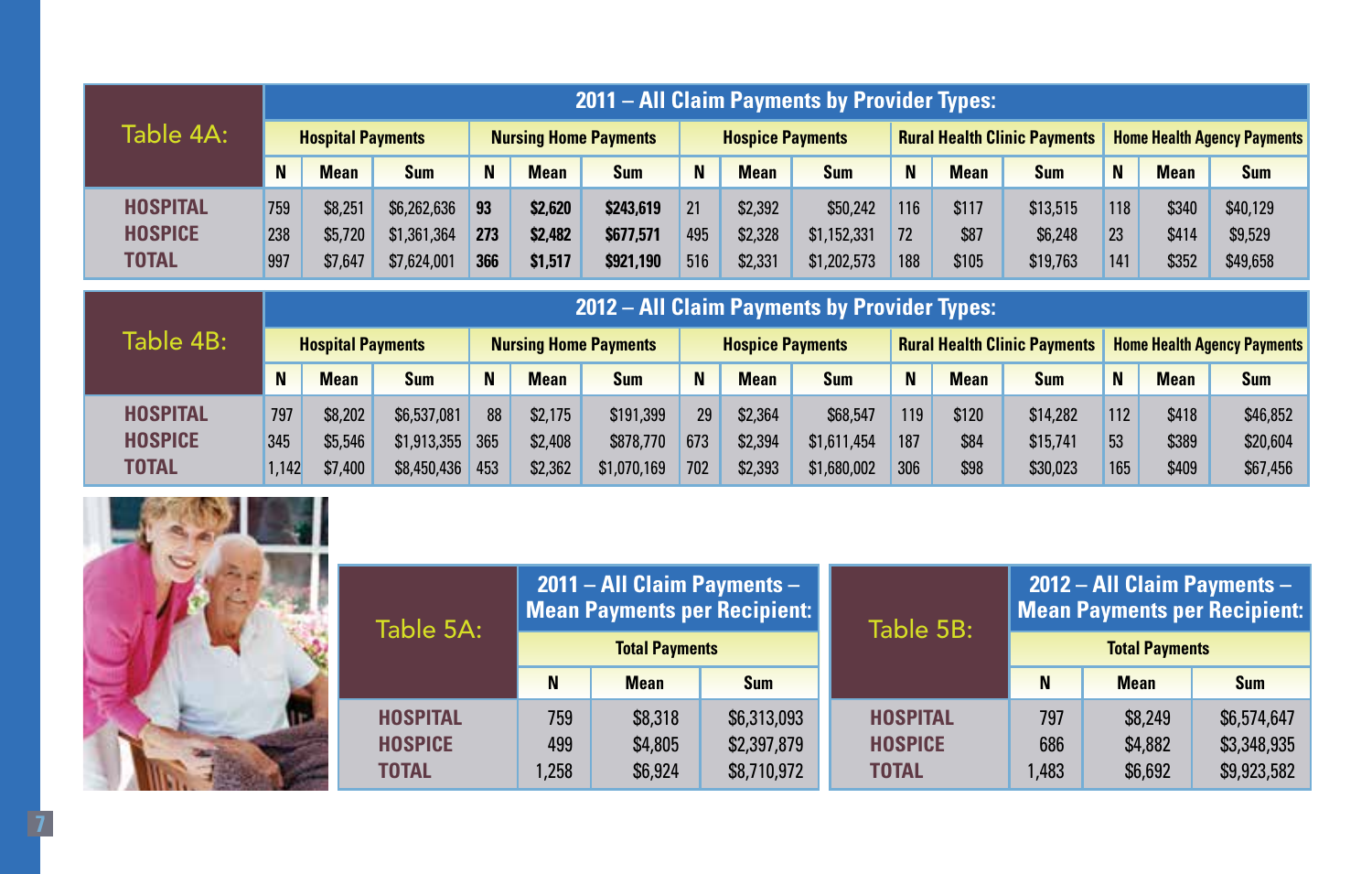#### Refine Results by Age:

Note the difference in mean age between the groups above – this is significant and an important driver of end-of-life costs. Therefore, MHPCA limited this sample from 1,255 Recipients to only Recipients age 60+ years (N=595; 47%), resulting in the following *(at right)*:

|                                    | 2011      | 2012     |
|------------------------------------|-----------|----------|
| <b>Total Sample</b>                | 1.258     | 1.483    |
| <b>Sample Limited to 60+ Years</b> | 596       | 710      |
| <b>Died in General Hospital</b>    | 202 (34%) | 181(25%) |
| <b>Died in Hospice</b>             | 394 (66%) | 529(75%) |

When examining eligible Recipients 60+ years old demographics (Table 6), Recipients dying in hospice were still older with less racial diversity compared to Recipients dying in the hospital. International Classification of Diseases, Revision 9 (ICD-9) categories were used to identify disease categories for the primary diagnosis field in claims (Table 7). Recipients dying in hospice had slightly higher percentages of cancer, ill-defined conditions, and nervous system diagnoses – and lower percentages of circulatory system and "all other" diagnoses – compared to Recipients dying in the hospital.

All general hospital, nursing home, hospice, rural health clinic, and home health agency claim payments were totaled and reported by provider type based on whether the Recipient died in the hospital or hospice setting (Table 8). Mean Medicaid payments per Recipient were calculated (Table 9). Recipients dying in hospice had mean total Missouri Medicaid payments across these provider groups of \$56,936 compared to \$262,805 for Recipients dying in the hospital *– therefore Recipients aged 60+ years dying in hospice averaged 21.7% of total payments compared to Recipients dying in the hospital.*

|                                                   | 2011 – Recipients 60+ Years Old Demographics: |                                     |                                    |                                     |                                |                                                     |                                  |                                  |  |  |  |  |  |
|---------------------------------------------------|-----------------------------------------------|-------------------------------------|------------------------------------|-------------------------------------|--------------------------------|-----------------------------------------------------|----------------------------------|----------------------------------|--|--|--|--|--|
| Table 6A:                                         | Age                                           | <b>Sex</b>                          |                                    | Race                                |                                | <b>Medical Eligibility Code</b>                     |                                  |                                  |  |  |  |  |  |
|                                                   | (Mean Years)                                  | <b>Female</b>                       | <b>Male</b>                        | <b>White</b>                        | <b>Black &amp; Other</b>       | <b>Permanently &amp;</b><br><b>Totally Disabled</b> | Old Age<br><b>Assistance</b>     | <b>All Other</b>                 |  |  |  |  |  |
| <b>HOSPITAL</b><br><b>HOSPICE</b><br><b>TOTAL</b> | 66<br>81<br>76                                | 96(48%)<br>268 (68%)<br>$364(61\%)$ | 106(52%)<br>126 (32%)<br>232 (39%) | 136 (67%)<br>332 (84%)<br>468 (79%) | 52(33%)<br>42 (16%)<br>94(21%) | 140 (69%)<br>53(13%)<br>193 (32%)                   | 52(26%)<br>294 (75%)<br>346(58%) | 10(5%)<br>47 (12%)<br>$57(10\%)$ |  |  |  |  |  |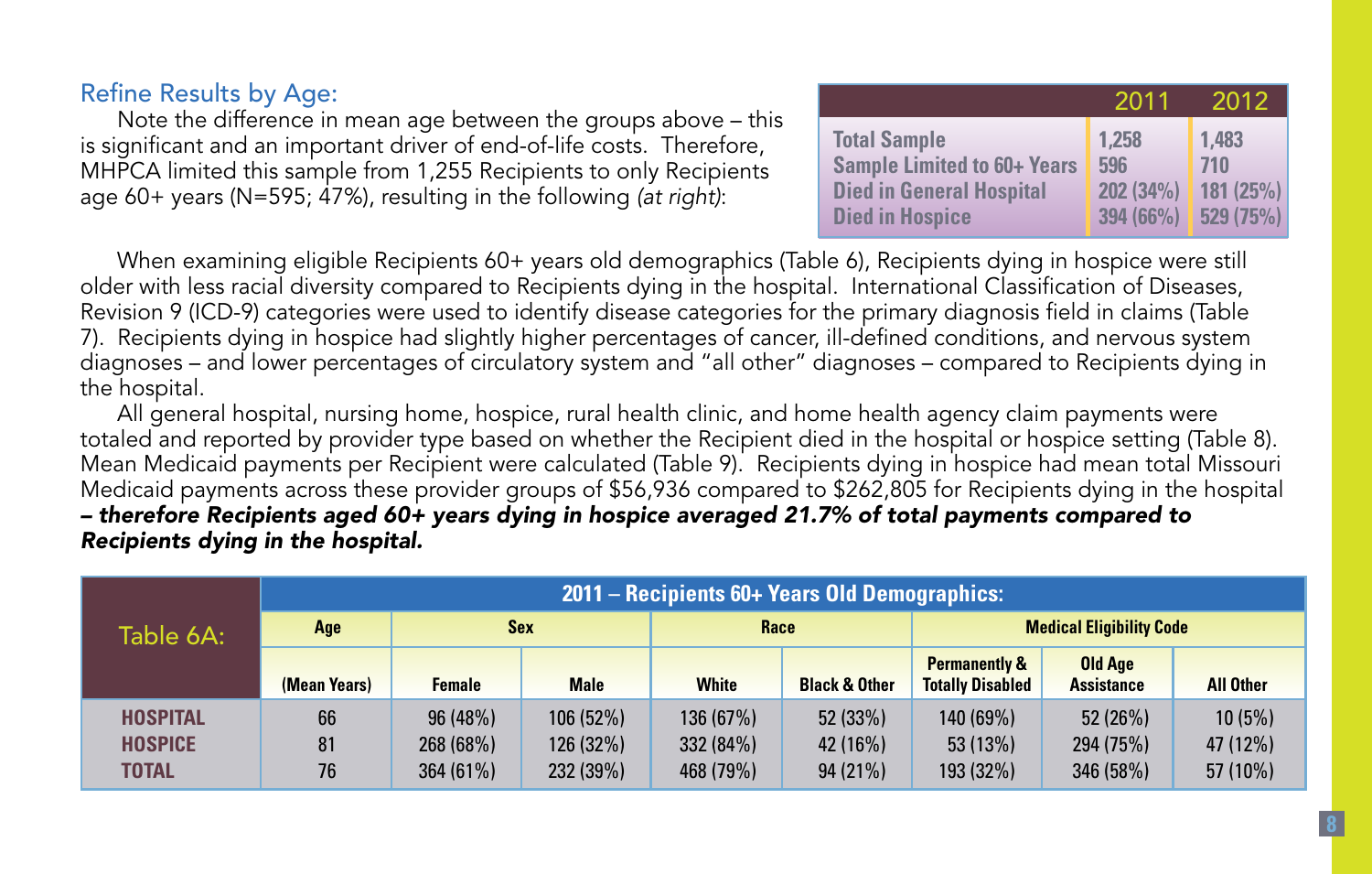|                                                   | 2012 – Recipients 60+ Years Old Demographics: |                                    |                                   |                                     |                                      |                                                     |                                       |                                   |  |  |  |  |  |  |
|---------------------------------------------------|-----------------------------------------------|------------------------------------|-----------------------------------|-------------------------------------|--------------------------------------|-----------------------------------------------------|---------------------------------------|-----------------------------------|--|--|--|--|--|--|
| Table 6B:                                         | Age                                           | <b>Sex</b>                         |                                   | Race                                |                                      | <b>Medical Eligibility Code</b>                     |                                       |                                   |  |  |  |  |  |  |
|                                                   | (Mean Years)                                  | <b>Female</b>                      | <b>Male</b>                       | <b>White</b>                        | <b>Black &amp; Other</b>             | <b>Permanently &amp;</b><br><b>Totally Disabled</b> | Old Age<br><b>Assistance</b>          | <b>All Other</b>                  |  |  |  |  |  |  |
| <b>HOSPITAL</b><br><b>HOSPICE</b><br><b>TOTAL</b> | 66<br>81<br>77                                | 84 (46%)<br>358 (68%)<br>442 (62%) | 97(54%)<br>171 (32%)<br>268 (38%) | 126 (70%)<br>469 (89%)<br>595 (84%) | 55(30%)<br>$60(11\%)$<br>$115(16\%)$ | 133 (73%)<br>128 (24%)<br>261 (37%)                 | $18(10\%)$<br>343(65%)<br>$361(51\%)$ | 30(17%)<br>$58(11\%)$<br>88 (12%) |  |  |  |  |  |  |

| Table 7A:                                  |                                  | 2011 – Recipients 60+ Years Old Diagnoses Groups: |                                   |                                |                                      |                                  |  |  |  |  |  |  |  |  |
|--------------------------------------------|----------------------------------|---------------------------------------------------|-----------------------------------|--------------------------------|--------------------------------------|----------------------------------|--|--|--|--|--|--|--|--|
|                                            | <b>Circulatory System</b>        | <b>Cancer</b>                                     | <b>Respiratory System</b>         | <b>III-Defined Conditions</b>  | <b>Nervous System</b>                | <b>All Other</b>                 |  |  |  |  |  |  |  |  |
| <b>HOSPITAL</b><br><b>HOSPICE</b><br>TOTAL | 73 (36%)<br>83(21%)<br>156 (26%) | $24(12\%)$<br>52(13%)<br>76 (13%)                 | $23(11\%)$<br>54(14%)<br>77 (13%) | 7(3%)<br>55(14%)<br>$62(10\%)$ | $3(1\%)$<br>$54(14\%)$<br>$57(10\%)$ | 72 (36%)<br>96(24%)<br>168 (28%) |  |  |  |  |  |  |  |  |

| Table 7B:                                  |                                 | 2012 – Recipients 60+ Years Old Diagnoses Groups: |                                |                                 |                              |                                   |  |  |  |  |  |  |  |  |
|--------------------------------------------|---------------------------------|---------------------------------------------------|--------------------------------|---------------------------------|------------------------------|-----------------------------------|--|--|--|--|--|--|--|--|
|                                            | <b>Circulatory System</b>       | <b>Cancer</b>                                     | <b>Respiratory System</b>      | <b>III-Defined Conditions</b>   | <b>Nervous System</b>        | <b>All Other</b>                  |  |  |  |  |  |  |  |  |
| <b>HOSPITAL</b><br><b>HOSPICE</b><br>TOTAL | 60(33%)<br>91(17%)<br>151 (21%) | 23(13%)<br>77(15%)<br>$100(14\%)$                 | 30(17%)<br>46 (9%)<br>76 (11%) | $1(1\%)$<br>83(16%)<br>84 (12%) | 9(5%)<br>61(12%)<br>70 (10%) | 58 (32%)<br>171(32%)<br>229 (32%) |  |  |  |  |  |  |  |  |

|                 |     |                          |             |     |             |                              |     |                         | 2011 – All Claim Payments by Provider Types: |    |             |                                     |    |             |                                    |
|-----------------|-----|--------------------------|-------------|-----|-------------|------------------------------|-----|-------------------------|----------------------------------------------|----|-------------|-------------------------------------|----|-------------|------------------------------------|
| Table 8A: I     |     | <b>Hospital Payments</b> |             |     |             | <b>Nursing Home Payments</b> |     | <b>Hospice Payments</b> |                                              |    |             | <b>Rural Health Clinic Payments</b> |    |             | <b>Home Health Agency Payments</b> |
|                 | N   | <b>Mean</b>              | <b>Sum</b>  | N   | <b>Mean</b> | <b>Sum</b>                   | N   | Mean                    | <b>Sum</b>                                   | N  | <b>Mean</b> | <b>Sum</b>                          | N  | <b>Mean</b> | <b>Sum</b>                         |
| <b>HOSPITAL</b> | 202 | \$7,590                  | \$1,533,137 | 43  | \$2.695     | \$115,867                    |     | \$3,849                 | \$26,946                                     | 37 | \$111       | \$4,099                             | 37 | \$359       | \$13.271                           |
| <b>HOSPICE</b>  | 153 | \$2,823                  | \$431,858   | 253 | \$2,496     | \$631,370                    | 390 | \$2,255                 | \$879,537                                    | 51 | \$76        | \$3.897                             | 9  | \$374       | \$3,364                            |
| TOTAL           | 355 | \$5,535                  | \$1,964,995 | 296 | \$2,524     | \$474,237                    | 397 | \$2,283                 | \$906,483                                    | 88 | \$91        | \$7,995                             | 46 | \$362       | \$16,634                           |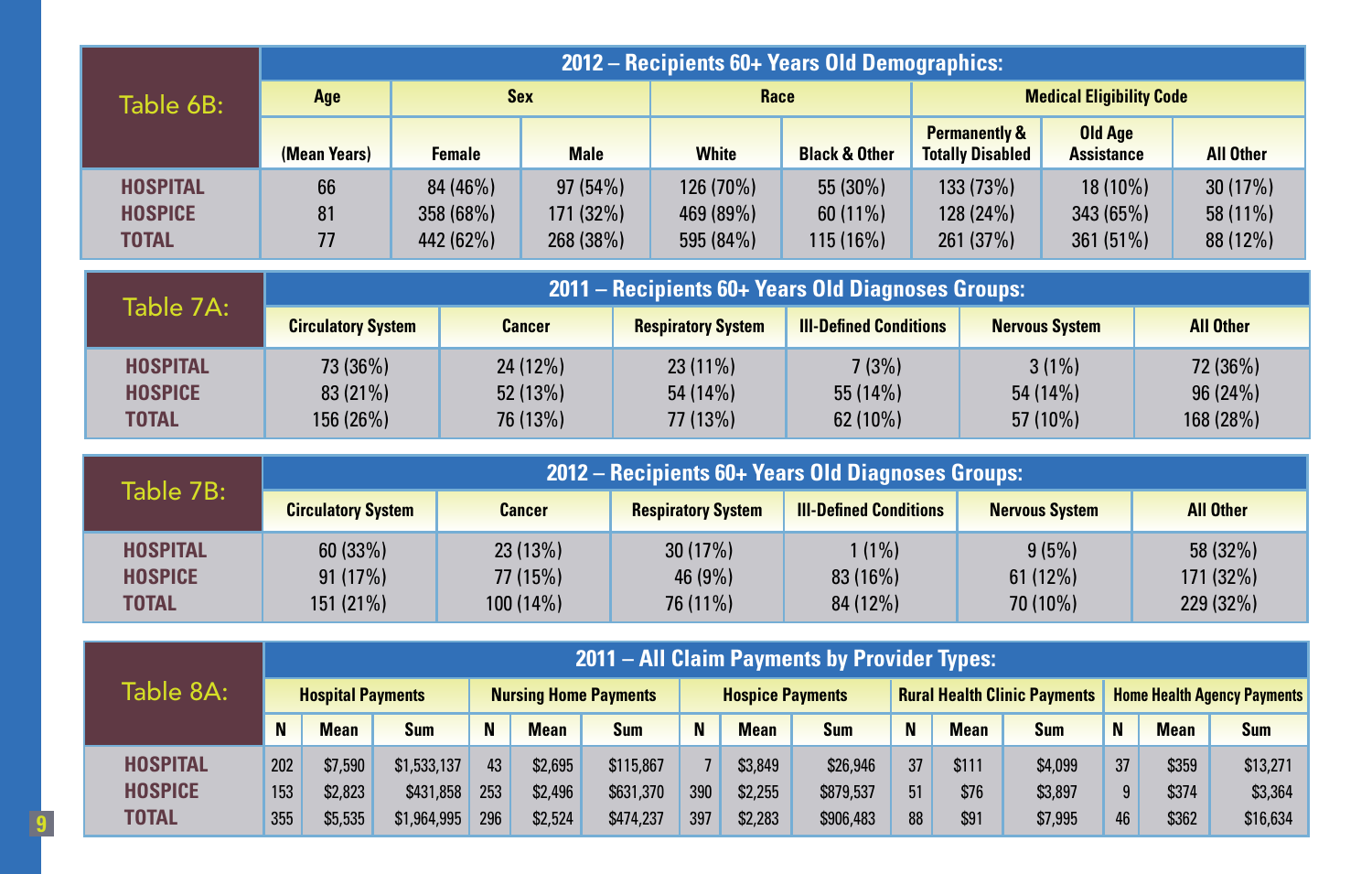|                 |     | 2012 - All Claim Payments by Provider Types: |                             |     |             |                              |     |                         |                             |     |             |                                     |                                    |             |                         |  |
|-----------------|-----|----------------------------------------------|-----------------------------|-----|-------------|------------------------------|-----|-------------------------|-----------------------------|-----|-------------|-------------------------------------|------------------------------------|-------------|-------------------------|--|
| Table 8B:       |     | <b>Hospital Payments</b>                     |                             |     |             | <b>Nursing Home Payments</b> |     | <b>Hospice Payments</b> |                             |     |             | <b>Rural Health Clinic Payments</b> | <b>Home Health Agency Payments</b> |             |                         |  |
|                 | N   | <b>Mean</b>                                  | <b>Sum</b>                  | N   | <b>Mean</b> | <b>Sum</b>                   | N   | <b>Mean</b>             | <b>Sum</b>                  | N   | <b>Mean</b> | <b>Sum</b>                          | N                                  | <b>Mean</b> | <b>Sum</b>              |  |
| <b>HOSPITAL</b> | 181 | \$8,715                                      | \$1,577,340                 | 41  | \$2,348     | \$96,264                     |     | \$976                   | \$3,905                     | 31  | \$131       | \$4,049                             | 35                                 | \$350       | \$12,265                |  |
| <b>HOSPICE</b>  | 209 | \$3,180                                      | \$664,705                   | 340 | \$2,441     | \$829,801                    | 516 | \$2,336                 | \$1,205,275                 | 146 | \$72        | \$10,447                            | 14                                 | \$483       | \$6,768                 |  |
| <b>TOTAL</b>    | 390 | \$5,749                                      | \$2,242,045                 | 381 | \$2,431     | \$926,066                    | 520 | \$2,325                 | \$1,209,179                 | 177 | \$82        | \$14,496                            | 49                                 | \$388       | \$19,033                |  |
|                 |     |                                              |                             |     |             |                              |     |                         |                             |     |             |                                     |                                    |             |                         |  |
|                 |     |                                              | 2011 - All Claim Payments - |     |             |                              |     |                         | 2012 - All Claim Payments - |     |             |                                     |                                    |             | <b>Acknowledgements</b> |  |

| Table 9A:       | <b>Mean Payments per Recipient:</b> |             |             | Table 9B:       | <b>Mean Payments per Recipient:</b> |             |             |
|-----------------|-------------------------------------|-------------|-------------|-----------------|-------------------------------------|-------------|-------------|
|                 | <b>Total Payments</b>               |             |             |                 | <b>Total Payments</b>               |             |             |
|                 | N                                   | <b>Mean</b> | <b>Sum</b>  |                 | N                                   | <b>Mean</b> | <b>Sum</b>  |
| <b>HOSPITAL</b> | 202                                 | \$7.742     | \$1,563,869 | <b>HOSPITAL</b> | 181                                 | \$8,833     | \$1,598,796 |
| <b>HOSPICE</b>  | 394                                 | \$3.521     | \$1,387,158 | <b>HOSPICE</b>  | 529                                 | \$3.707     | \$1,961,214 |
| <b>TOTAL</b>    | 596                                 | \$4,951     | \$2,951,027 | <b>TOTAL</b>    | 710                                 | \$5,014     | \$3,560,010 |

## Conclusions:

 When examining all possible Missouri Medicaid healthcare records of deceased Recipients in 2011 and 2012, total Medicaid payments across available providers found mean payments per Recipient for those dying in hospice 42% lower in 2011 and 41% lower in 2012 compared to those dying in hospitals (2011 \$4,805 vs. \$8,318; 2012 \$4,882 vs. \$8,249, respectively).

However, there was a significant age difference when examining all possible records of deceased 2011 & 2012 Missouri Medicaid Recipients. To adjust for this age difference, MHPCA limited participants to those 60+ years old. Hospice cost savings continued to be impressive. Mean payments per Recipient across available providers found payments for those dying in hospice 55% lower in 2011 and 58% lower in 2012 compared to those dying in hospitals (2011 \$3,521 vs. \$7,742; 2012 \$3,707 vs. \$8,833, respectively).

# Acknowledgements:

*The Missouri Hospice & Palliative Care Association 2013 Missouri Medicaid Study acknowledges contributions from the following in completing this project:*

 $\bullet$ *Funding from The Missouri Foundation for Health*  $\bullet$ 

*Donald H. Taylor, Jr., PhD, Associate Professor of Public Policy, Duke University Cordt T. Kassner, PhD, Principal, Hospice Analytics*